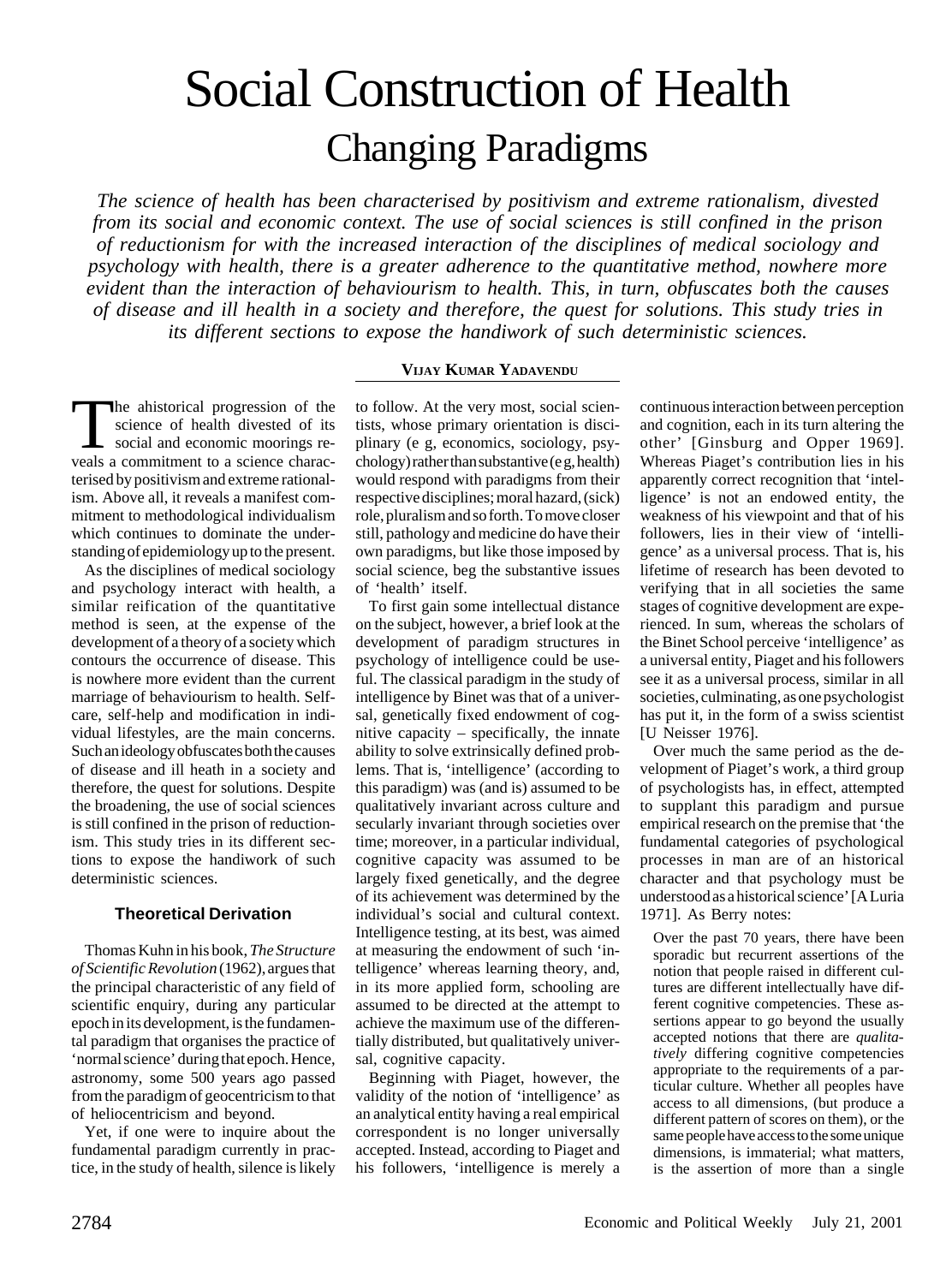universal dimension called (in the West) 'intelligence' [Berry 1972].

Continuing on this track, then, the scientific effort is directed to the identification of the 'quantitatively differing cognitive competence' and most important, to the understanding of the mechanism by which different societal forms generate and promote different 'cognitive competencies'. The present endeavour is not for the elaboration of the development of intelligence psychology, but rather the demonstration of that which is to be argued in the case of 'health'.

#### **Individuation of Health and Medicine**

The discussion of health and medicine began to emerge in early Greek society with its own theories and practitioners. Health was achieved when the four humours – namely: blood, phlegm, yellow bile and black bile – were in balance in the human body. Hippocrates wrote in *Airs, Waters and Places* that:

Whoever wishes to investigate medicine properly should proceed thus: in the first place to consider the seasons of the year and what effects each of them produces. Then the winds the hot and cold, especially such as are common to all countries and then such as are peculiar to each locality...One should consider most attentively the waters which the inhabitants use…the mode in which the inhabitants live, and what are their pursuits, whether they are fond of drinking and eating to excess, and given to indolence, or are fond of exercise and labour.<sup>1</sup>

He further pointed out that human wellbeing is influenced by the totality of environmental factors, living habits or lifestyles, climate, topography of the land, and the quality of air, water and food. It seems obvious that the Greeks had adopted an internal view on health and believed that medical intervention and prevention in the social and physical environment were necessary for health. Roman medicine accepted the Greek pattern. However under the great physician Galen, the empirical content of medicine was on the rise and transition from religious to scientific orientation in the conception of health and disease began. Medicine was integrally involved with the development of mechanistic science. Starting with Kepler and Galileo's observations of the solar system, the centuries old dialectic between the 'Platonic – Pythagorean tradition and

Renaissance Naturalism versus the Mechanical or Natural Philosophy began to be resolved in favour of the latter' [R S Westfall 1977]. Renaissance Naturalism or Vitalism had upheld the union of spirit and matter in the world; it saw underlying essences reflected in all of nature. In supplanting medieval religious metaphors about disease, however, the discourses of Enlightenment provided for their secular replacement. In the case of the human body, the new metaphor was the machine. Early medical scientists such as Vesalius and Harvey saw the body merely as the homologue of machine, i e, structured similarity. Harvey noted 'from the structure of the heart, it is clear that the blood is constantly carried through the lungs into the aorta as by two clack (valves) of water bellows to raise water' [Westfall 1977:90]. The domination of Renaissance Naturalism can be seen in Harvey's view of the heart as 'the beginning of life'. He wrote:

The mechanism of circulation was less important in understanding the body than was the vitalistic idea that the heart and blood together forming a single functioning unit which is the very seat of life [ibid:9].

Descartes utilised Harvey's work on circulation as the basis for a truly mechanistic perception of the body. The first apparent scientific paradigm for health originated with the development of the machine model of the human body [Reiser 1978; Shylock 1969]. This new science of the Renaissance began for the first time to map out in detail the internal workings of the human body. The mechanistic view analysed living things as sets of mechanical parts such as cogs and pulleys driven by a heart-pump. People were considered machines and a sick person were compared with an ill-made clock. Empiricists like Hobbes, Bacon and Descartes provided the philosophical and ideological groundwork behind such a model of a human being. Descartes believed that the human body worked like a machine, a machine that performs all the physiological functions of a man:

I want you to consider (he concluded) that all these functions in this machine follow naturally from the disposition of its organs alone, just as the movement of a clock or another automate follow from the disposition of its counter weights and wheels; so that to explain its functions it is not necessary to imagine a vegetative or sensitive soul in the machine, or any other principle of movement and life other than its blood and spirits agitated by the fire which burns continually in its heart and which differs in nothing from all the fires in inanimate bodies [Westfall 1970:93].

Descartes argued that the human body not only worked like a machine but also that the mind and the body of a given individual could be separated into two substances – one 'corporeal' or material and the other 'incorporeal' or immaterial.2 With this conception, 'health' came to be seen as the perfect working order of human organism, likening the human organism to an automaton (a self-propelling machine) [Rossdale 1965]. Moreover, the methodologies of pathology and diagnostics that developed from this view (and continues to dominate in the practice of medicine today) consider illness to be both natural (biological) and occurring on an individual basis. Treatment, therefore, is pursued on an individual bio-chemo-surgical basis, relegating the recognition and implications of social causes of illness to secondary importance, though even this secondary recognition must be viewed as an 'ad hoc modification' [T Kuhn 1962:78]. The Aristotelian paradigm with its belief in the organic unity of living things, was gradually replaced by 'mechanistic medicine' which ultimately made possible those aspects of medicine which have been genuinely successful either in prevention or cure of disease or in providing symptomatic relief.

But the adoption of a mechanistic paradigm limits the nature and boundaries of what is conceived as the medical task. Thus, scientific medicine ultimately became curative, individualistic and interventionist, objectifying patients and denying their status as social beings [L Doyal 1981]. For Jewson, scientific medicine has to pass through three basic stages (which he sees as corresponding to three successive modes of production of medical knowledge), viz: 'bedside medicine', 'hospital medicine' and 'laboratory medicine' [N Jewson 1976]. As Doyal (1981) notes: 'these stages provide a useful means by which to understand both the development of medical thought and practice and also its relationship to broader social and economic changes.'

'Bedside medicine' which dominated Western Europe from the Middle Ages until the late 18th century was available to 'minority groups' such as the wealthy and worked on a patronage system with patients choosing those particular doctors whom they believed could help them the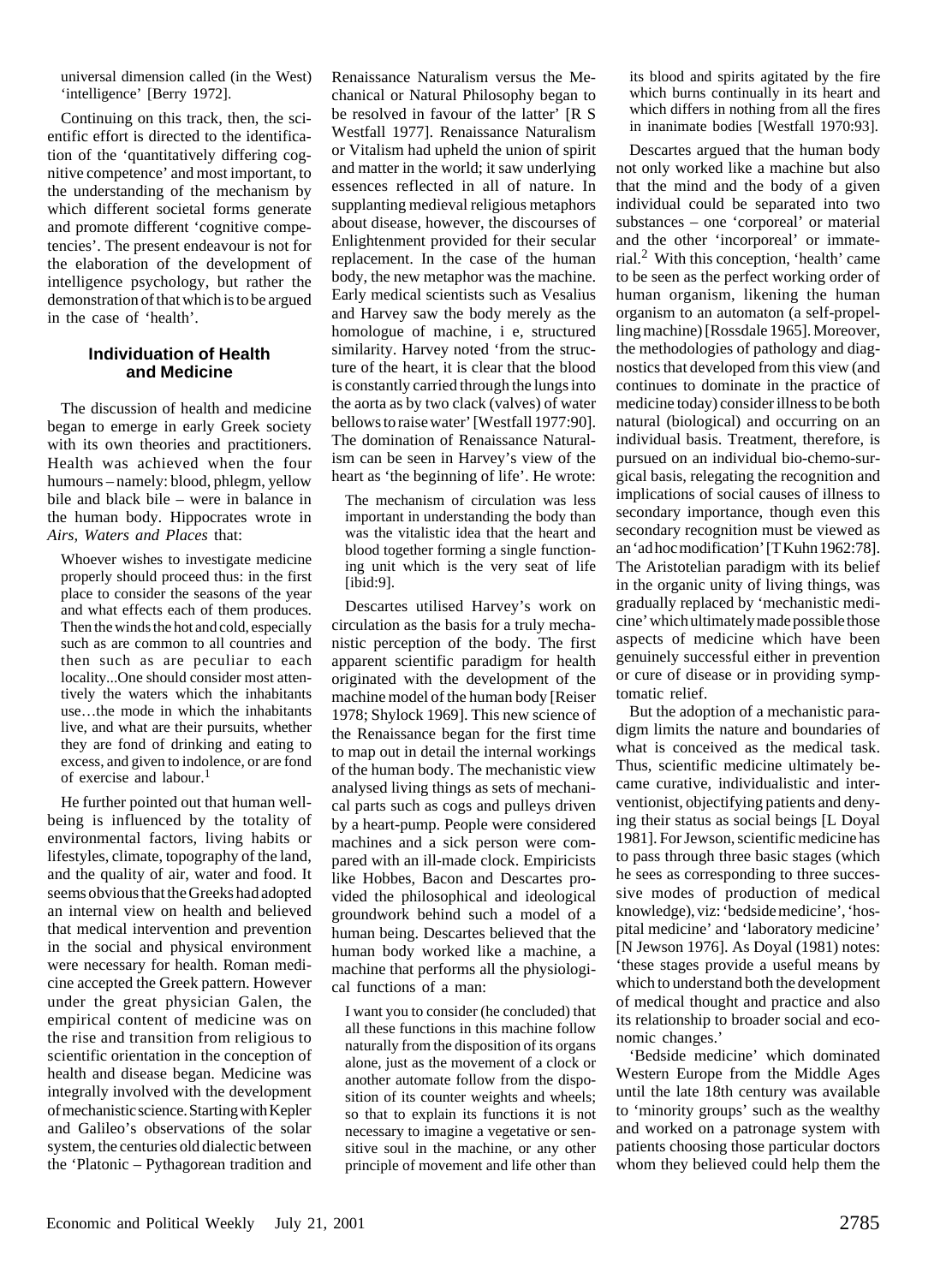most [N Jewson 1974:369-85]. Until then, the 'new science'(science, i e, after renaissance) had little impact on medical practice and patron/doctor relationship was the very important determinant of the content of medical treatment. The patient's choice or in Jewson's terminology, 'sickman' was the centre of medical concern, the patient being treated as a whole.

By the beginning of the 19th century, with the advent of the Industrial Revolution the concomitant process of mass urbanisation, 'hospital medicine' [Jewson 1976] came into existence and dramatic changes occurred even in medical practices. Mass urbanisation led to unhealthy cities and the consequence was the establishment of big hospitals for catering to the health needs of the working population. Client-centred therapy was losing its dominance now, and even doctors excluding lay persons, midwives, etc, were becoming more organised in their profession.

Patients were no longer individuals with their own particular set of symptoms and problems, but came increasingly to be seen as 'cases' – the disease became more important than the sick person [K Figlio 1977]. It was the loss of the self in the complex social system where professionalism or

individualism was on the rise. 'Hospital medicine' shifted during this period to diagnosis and classification and the Aristotelian flavour, which had characterised the theoretical base of individual centred therapy, was sidelined. llich has beautifully described the significance of this process:

If 'sickness' and 'health' were to lay claim to public resources, then these concepts had to be made operational, ailments had to be turned into objective diseases. Species had to be clinically defined and verified so those officials could fit them into wards, records, budgets and museums. The object of medical treatment as defined by a new, though submerged, political ideology, acquired the status of an entity that existed quite separately from both doctors and patients [Ilich 1976].

Thus, with the advent of 'hospital medicine' the emphasis shifted from a belief in disease as a disturbance of the total system to what is called 'localised pathology'. This was the period of development of new instruments and sophistication in descriptive anatomy and pathology where statistical analyses were used. The development of statistical tools substantially aided this process. The methods that developed as a consequence diminished the role even of the social, economic and environmental factors.

With the development of the germ theory of disease, in the late 19th century, the emphasis in medical practice swung even more sharply towards the individual 'case' [Doyal 1981:33]. The Germ Theory's placement of blame for most sickness and disease on micro-organisms served to effectively diminish the role of social and economic factors in the disease causation that has become the hallmark of the dominant mode of epidemiological practice to the present day. Scientific medicine or 'hospital medicine', focused on the biological problems of the individual in order to understand and treat most diseases. The diagnosis of illness was made on an individual basis, and treatment or therapy was also individually prescribed [N Coulins 1977].Laboratory medicine was observed as the final victory of the mechanistic worldview in the latter half of the 19th century. As Doyal (1981) puts it:

At that time, a struggle for supremacy between vitalism, (a brief in the inviolability and unity of living organism) and mechanicalism (which perceive organism merely as sets of inner-related parts) was

# **Fully-Paid Faculty Upgradation Programme at ISEC, Bangalore**

The Institute for Social and Economic Change, Bangalore announces a four-week Faculty Upgradation Programme in Environmental Economics to be conducted during September 10-October 9, 2001. This Programme, being supported under the World Bank-aided Environmental Management Capacity Building Technical Assistance Project of Government of India, aims to impart training in theoretical and applied issues in environmental and resource economics with experts both within and outside India.

#### **Eligibility**

This Programme targets mainly the teachers at undergraduate level and those teaching environmental economics in agricultural, management, and engineering institutions. The eligibility criteria include: (a) age below 50 years as of September 10, 2001, (b) a minimum of 55 per cent marks in M.A. as per UGC regulations, (c) five years of teaching and research experience, and (d) some basic knowledge of quantitative techniques. Other things being equal, preference will be given to candidates who are teaching environmental economics.

#### **Cost**

For the selected candidates, the Institute will meet (a) either a I class or II AC train fare, or bus fare, (b) boarding and lodging at the Institute Campus, and (c) supply of books/course material.

## **Application**

Application with (a) proof of age, (b) details of educational qualifications, teaching/research experience, and current institutional affiliations, and (c) a statement of about 500 words on any topic in environmental/resource economics can be sent to:

Professor and Head Ecological Economics Unit **Institute for Social and Economic Change** Bangalore-560 072 Tel: 080-321 5648 Fax: 080-321 7008

Email: saleth@isec.kar.nic.in

The last date for receiving application is extended up to August 7, 2001 and the selected candidates will be intimated by the second week of August.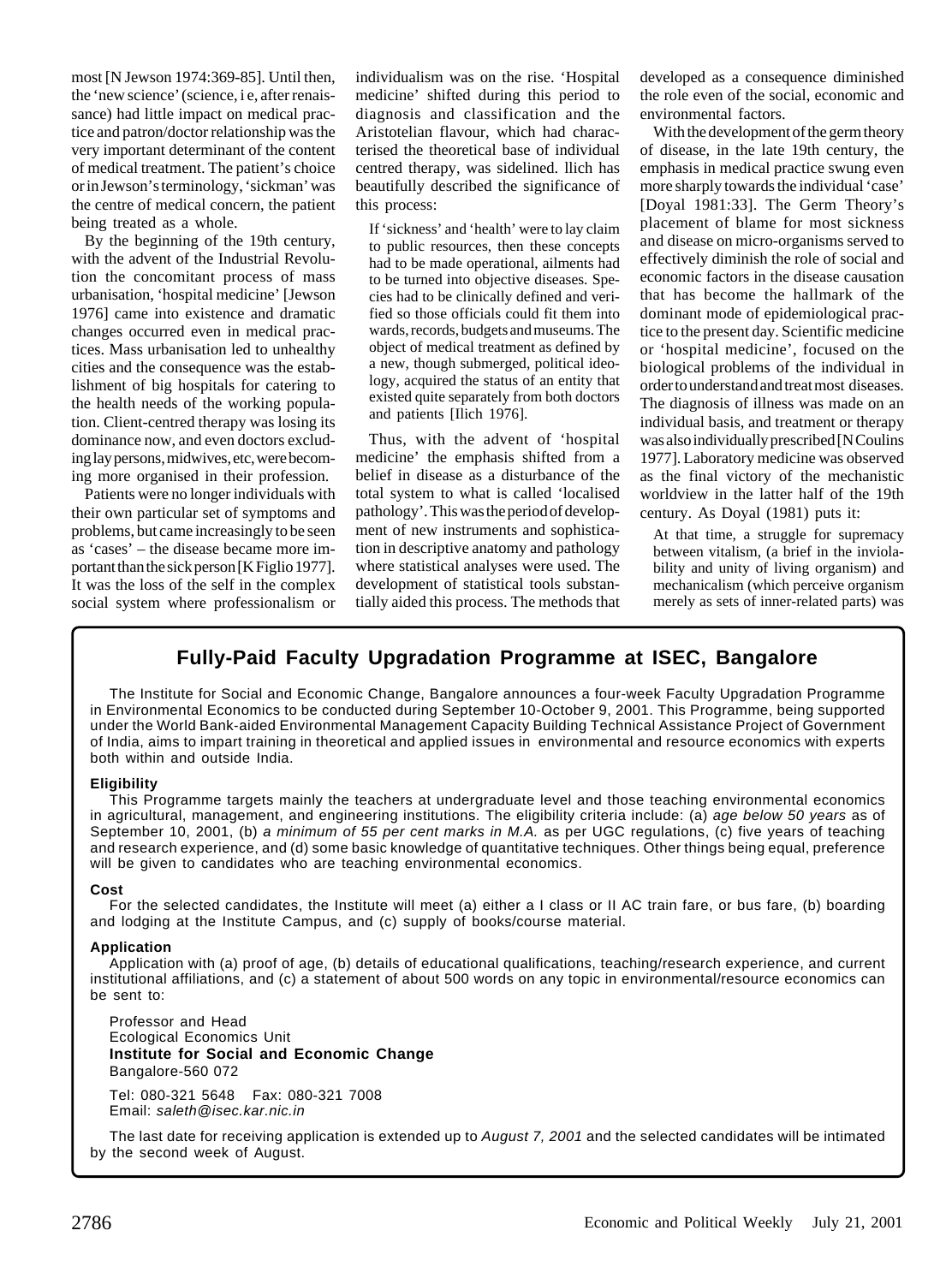on, and finally mechanicalism got the upper hand. By the middle of the 19th century, mechanism had become dominant and experiments and vivisection had replaced comparative anatomy as the basic method for advancing medical knowledge.

At the same time, doctors became more active interventionists in the physiological processes rather than being passive observers. Medicine was on the way to gaining full recognition as a science. As Doyal (1981:33) further notes:

In latter half of the 19th century, both histology and physiology were developed extremely rapidly, and individual cell came increasingly to be seen as the central focus for understanding ill health. Cell theory and controlled clinical trials did not immediately provide any new therapy, but they did form the basis for 20th century developments in clinical medicine.

This biological reductionism, instrumentalism, elementalism or positivism widened the gap between the doctor and the patient. It has been observed that this version of the natural world was a victory of the industrial bourgeoisie, which established the positivist conception of science, and of medicine [V Navarro 1986]. Medicine has been characterised by what Jewson calls a shift from person-oriented to an object-oriented cosmology. As Doyal puts it: 'it is always individuals who become sick, rather than social, economic or environmental factors which cause them to be so' [Doyal 1981]. Stark has commented:

Disease is understood as a failure in and of the individual, an isolatable 'thing' that attacks the physical machine more or less arbitrarily from 'outside' preventing it from fulfilling its essential 'responsibilities'. Both bourgeois epidemiology and medical ecology…consider 'society' only as a relatively passive medium through which 'germs' pass en route to the individual [E Stark 1977].

There are problems with this approach, which still dominate contemporary medicine. The physician deals with an individual patient (already a socially determined process) [B Stern 1980]. The patient is not an abstract being, but of a certain age, sex, race and class and has internalised a specific historical experience from childhood to adulthood [W Reich 1970, 1972]. The taking of a purely medical history individuates the patient; however, the disease or injury from which the patient is suffering, is received as part of a collective experience in a particular historical, cultural and social setting. These latter circumstances are as much a part of the cause, and should be part of the treatment, as purely medical facts. (The medical facts themselves are social historical facts). Thus, the essence of scientific medicine's treatment of disease discourages a proper understanding of disease by excluding from consideration the most relevant internalisation of the external world by the patient. As Wartofstky puts it: 'Human ontology cannot be reduced to an asocial or ahistorical biology without doing violence to the very specificity of human biological structure and function itself' [M Wartofsky 1975].

By abstracting disease from its social framework and reducing it to the biological sphere, social conditions could be and were ignored. Scientific medicine became consistent with and indeed legitimated capitalist development by integrating a model of healing with the social structure; in so doing, scientific medicine has obscured the relationship between disease and the nature and form of social development. Today, heart disease, cancer, and auto accident are posited as 'diseases of civilisation' [J H Knowles 1977]. They are conceived of as necessary consequences of economic growth and industrialism, when it is uncertain that this is so [Eyer and Sterling 1977].

The major concern of scientific medicine, consequently, is to render the body more functional in its struggle to adapt to the potentially antagonistic forces of nature. In contrast to the World Health Organisation's (WHO) definition of health as 'physical, mental, and social well-being, not merely the absence of disease or infirmity', health tends to be defined in functional rather than in experimental terms, as the absence of disease. The defining of health and illness in a functional way is an important example of how a capitalist value system defines people primarily as producers. It is concerned with their 'fitness' in an instrumental sense, rather than with their hopes, fears, anxieties, pain or suffering [Doyal 1981]. In the therapeutic relationship, the task of the patient is to understand the signs and symbols of the problems as the physician reads them and thus to accept the medical definition of both the problem and the solution. Taussing (1980) calls this process:

The creation from a 'phantom-objectivity' with regard to disease, a process of 'denying the human relations embodied in symptoms, signs and therapy', a process by which 'we not only mystify social relations, but we also reproduce a political ideology in the guise of a science of apparently 'real things' – biological and physical thinghood'.

Further Tausing concludes:

Medical practice is a singularity important way of maintaining the denial as to the social facticity of facts. Things thereby take on a life of their own, sundered from the social nexus that really gives them life, and remain locked in their own self constitution.

From the many factors that contribute to disease – social, environmental, physical, psychologica – 'western' medicine tends to isolate a single physical factor and label it the 'cause'. Dubos (1959) explains that Pasteur and Koch's conceptualisation of germ theory created experimental conditions that were sufficient to bring the host and parasite together to produce disease and thus minimised the influence of other factors. The focus on the doctrine of specific aetiology and germ theory facilitated the transformation of health into a commodity, amenable to sale in the market, fulfilling the basic need of the capitalist system for commodification. With this commodity fetishism, health problems become problems of the body, which require consumption of some form of technological treatment, rather than a reflection of social relations. Navarro explains this beautifully as the 'need for consumption, consumption that reflects a dependency of the individual as something that can be bought, either a pill, a drug, a prescription, a car, or the pre-packaged moon' [V Navarro 1976].

## **Epidemiology and Health**

This does not mean that nothing was done in the field of 'public health'. The devastation wrought by industrial and urbanisation process was impossible to ignore even in the first half of the 19th century and outside hospitals, the relationship between disease and urbanisation and living working conditions was becoming widely accepted. The socio-political and socio-economic events set the stage for the development of modern epidemiology, sociology, geography, psychology and anthropology.

The development of epidemiology is rather different from other social sciences. Its 'greening period' [A M Lilienfeld and D E Lilienfeld 1980] is placed in mid-1800s a few decades before the classics of Durkheim and Weber were published. Lilienfeld and Lilienfeld describe Louis as an important founding father of modern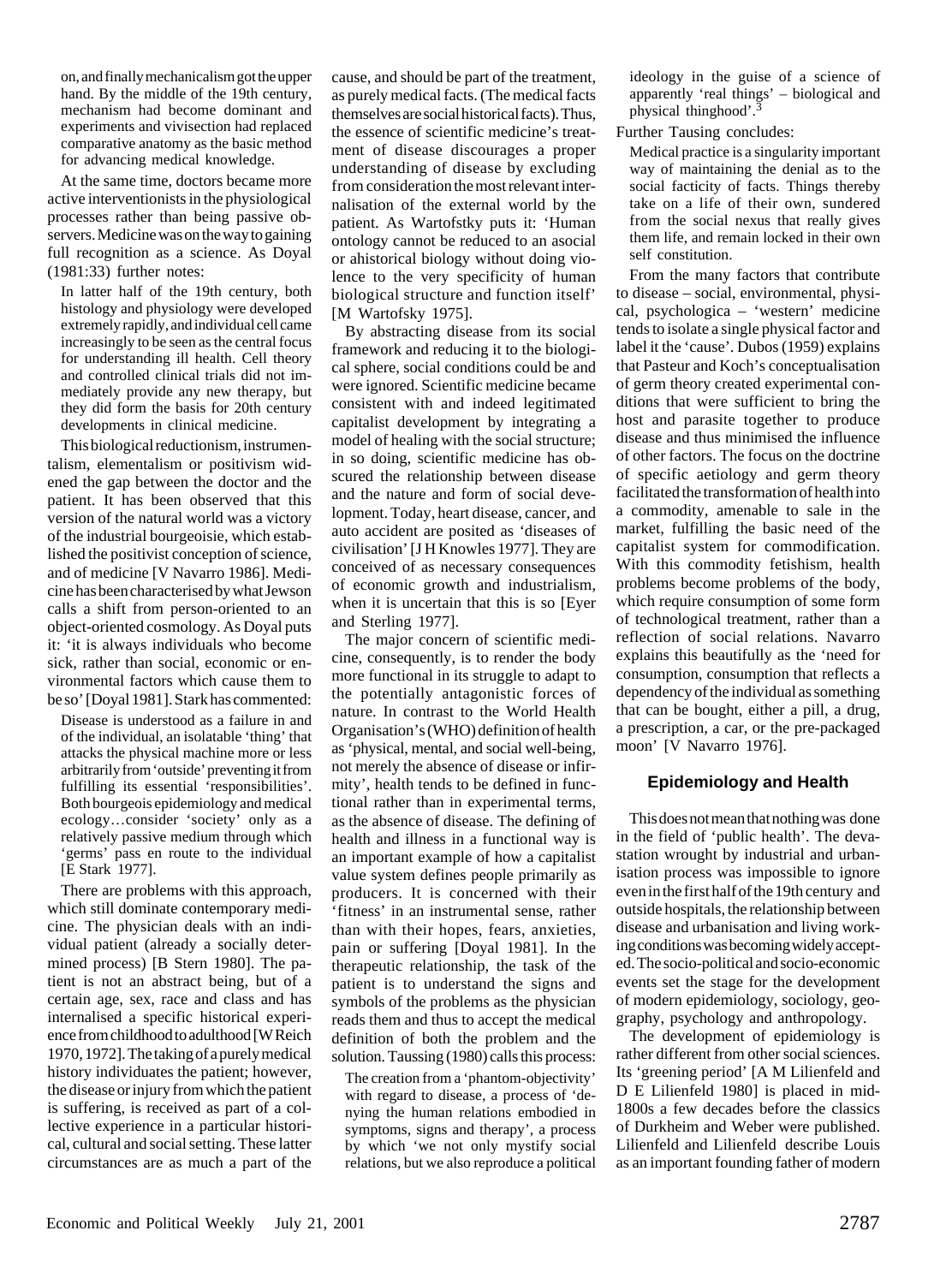epidemiology. As early as 1833 he pioneered the importance of statistical methods in medicine. The construct of mortality is even older. Graunt, a London haberdasher published the *Bills of Mortality in 1662* [K J Rothman 1981]. In those early days, the discovery of the aetiology of infectious diseases was an important purpose of epidemiology and its development was closely connected to that of public hygiene and vaccination policy. Gradually, its scope and purpose expanded beyond the area of treatment to the prevention of disease as well. After the second world war, the emphasis on population-based epidemiological research came to be on the rise.

Traditionally epidemiology has been associated with disease prevention and the Oxford dictionary defines epidemiology as 'that branch of medical science which treats epidemics' (The Compact Edition of the OED 1971). The term epidemic can be replaced with the phrase 'major public health problems.' The roots of today's epidemiology have been detected in the work of William Farr who established a tradition of careful application of vital data to problems of public health and other broad public concerns. At the time, work by sanitarians like Farr, Edwin Chadwick and John Snow and particularly Chadwick's immense investigation published in 1842 as *The Sanitary Conditions of the Labouring Populat*io*n of Great Britain*, 4 illustrated the close relationship between poverty and disease, a connection which was stressed in contemporary debates as the public health questions. Many of the major accomplishments of public health resulted from epidemiological studies in the classic tradition of John Snow's investigation of cholera, and it is at this level that the science and model of epidemiology have perhaps most clearly demonstrated their worth. Thus serious physical hazards have been identified, legislations have restricted these hazards and demonstrable improvements in the health of the population as a whole have been observed. Even here however, the overriding requirement that epidemiological study examine only those factors which are conventionally regarded as objective, has effectively eclipsed many other aspects of the conditions under study. It has appeared to be enough to investigate the connections between a given illness (or range of illnesses) and the factors which are suspected of being associated with the conditions under consideration. Epidemiology as applied to public health at the

macro level in future may thus proceed in one or two ways: either the major 'medical' issues of the day will be faced (through a recognition that events in the real world have a socio-economic setting which must be articulated and addressed via more stringent attention to underlying theoretical, contextual, as well as methodological development in epidemiology) with the corollary that political involvement is unavoidable or epidemiology will become apparently methodologically sophisticated, but effectively irrelevant, aside in the tide of history [C K Cassel 1983].

In the dominant paradigm of understanding regarded epidemiology is regarded as 'essentially an inductive science' (ibid), and in epidemiology the casual concept is essentially a reductionistic, mechanical one (the concept of disease agent/risk factor). It is disease-centred (disease being a biomedical concept) and concerned with biological inferences. Thus epidemiology as presently constituted fails to face up to the question of how to promote health at the most basic and essential levels.

There is perhaps no more obvious illustration of medical care of a basic level than that of the sort discussed by Rifkin (1985) in her text on community health initiatives in the developing world. There seems little doubt in these contexts about which conditions – both of the environment at large, and of the individual in particular – constitute the present major threats to health and well-being [M King 1966], but there remains considerable dissension concerning priorities between those embedded, for instance between the technologically complex and status laden medical tradition of scientific medicine, and those involved in 'low technology' health care. In this context Rifkin (1985) cites Ross as distinguishing three types of community health development, viz, the 'external' approach, the 'multiple' approach and the 'inner resources' approach. These approaches, as generally perceived, involve progressively more grass roots commitment and correspondingly less professional or 'expert' diagnosis and mobilisation with regard to health 'needs' and 'problems' (so progressing from 'top down' to 'bottom up' approaches and planning). Of these approaches, it might at present be argued that epidemiology as usually understood, services and informs the 'top down' approach; epidemiology enables 'experts' to act (with whatever level of 'community' consultation or involvement) on 'problems' identified in professional terms. Social epide-

miology, as this type of research is called, received emphasis during the war on poverty programmes of the early 1960s and, at the same time, gave some scientific justification for their inauguration and continuance [Israel 1978; I Waldron 1977]. Studies indicated differences in occurrence, severity, and length of specific illness based upon a person's income, race, age, and especially class. While these findings became widely accepted within the discipline of epidemiology, unfortunately they had very little impact on medical education. Yet, just associating a relationship between social characteristics, disease incidence, and health status does not fully explain the totality of those relationships. To the extent that social epidemiology was content to remain on a descriptive level, it became merely a form of demography [ibid].

Although the recognition of the social basis of many diseases and ill health goes far back in medical history, the greatest boost probably came with the publication of the *Chadwick Report* in England and the *Shattuck Report* in the US in middle of the 19th century. Since that time social epidemiology and environmentalist approach to health (which is considered the second paradigm in the discussion of health, for it is clearly in conflict with the biological and individual orientation of the classical school) came to be the predominant methodology. While social epidemiology allows for the use of 'multifactorial' explanation for disease occurrence, it still tends to rely upon a notion of specific aetiology and sees social and economic factors as contributive rather than causative.

The parallel between the social epidemiologist and the Piaget's school is quite striking. Both go beyond bio-individualism in recognising that 'health' in the one case and 'intelligence' in the other arise out of developmental process in which the individual interacts with the social environment. Both, however, generally assume the respective processes, and indeed 'health' and 'intelligence' themselves, to be universal – independent of the form of society in which they are investigated. Whereas Piaget normatively conceives of intelligence as the highest stage of universal cognitive competence, the social epidemiologists accordingly conceive health as a lack of break down in a universal notion of human organismic integrity. Both these assumptions are being seriously challenged in their respective disciplines.

Epidemiology is a discipline, which is concerned with health and its maintenance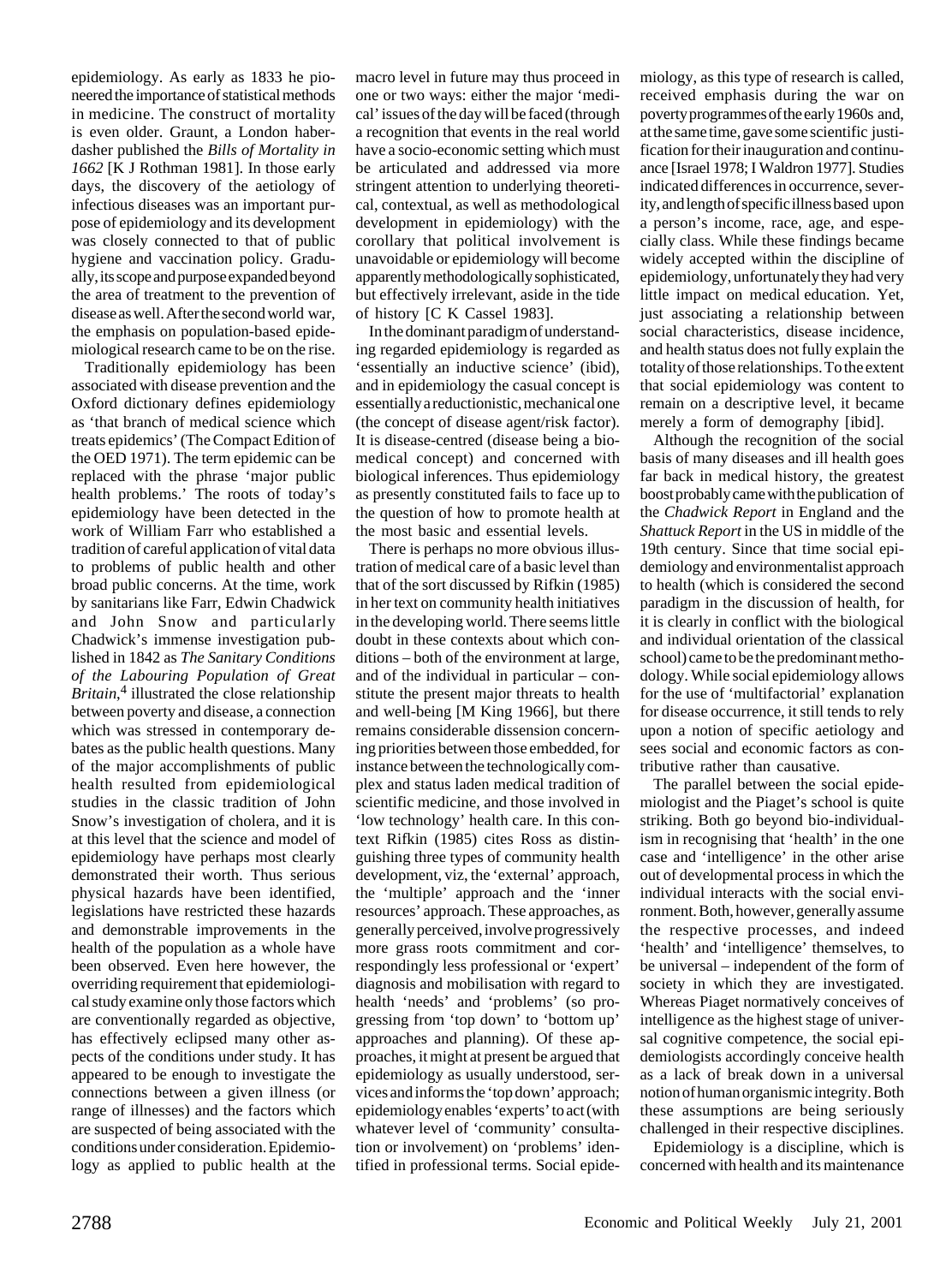in a population. By definition it is interdisciplinary in nature and calls for skills beyond disciplinary grids, which many social science approaches fall short of, whether in sociology, anthropology or psychology. Although the social basis of epidemiology was recognised, the actual operationalisation of this was in the form of discrete disciplinary inputs such as Medical Sociology, Medical Anthropology, Health Psychology, etc. In diseasecentred epidemiology, social factors are hardly used in conceptual frameworks. In exposure-oriented epidemiology, current practice is that the factors under study are conceptualised by a specialist, e g, nutritionists, immunologists, who are trained not to understand the phenomenon of health in its entirety, but to offer intervention and solution and not provide explanation when medicine is put into practice. The role of social sciences in health was however to provide explanations and offer solutions in the practice of medicine. Nevertheless, in spite of its limitations one cannot overlook the positive contribution and the changes wrought in the approach to health by areas such as medical sociology.

#### **Medical Sociology and Health**

There were works in the area of medicinal sociology in which the sociological study of illness and medicine were covered. Strauss differentiated between sociology 'of' medicine and sociology 'in' medicine. Sociology of medicine focuses on the study of medicine to illuminate some sociological concern (e g, patient practitioner relationship, the role of professions in society). Sociology in medicine, on the other hand, focuses primarily on a medical problem, e g, the sociological causes of disease and illness, reasons for delay in seeking medicinal aid, patient compliance or non-compliance with medical regimens, etc [R Strauss 1981]. The conceptual dichotomy between these two approaches is more apparent than real. For legitimising the cause of public health, exponents like Virchow in Germany and Chadwick in England emphasised the role of economic, social, political, psychological and cultural factors in health and illness. Virchow, a social medicine physician, called for measures such as free public education, separation of church and state, higher wages, progressive taxation, cultural autonomy for natural minorities, agricultural collectives and full employment [Ackerknecht 1953]. Rosen (1955) traces

the term 'medical sociology' back to early 1900 Germany, related to Grotjahn's *Social Pathology* published in 1911. But it is clear that the emergence of medical sociology as an organised discipline occurred in the years after second world war, i e, in the late 1950s.

The 'boom' in medical sociology, the sharp increase in systematic development of the field in terms of both quality and quantity occurred during the 1970s. One thing should be made very clear and that is, medical sociology is, in a sense, synonymous with dominant American sociological paradigms. The prominent figures included Talcott Parsons, Evert Hughes, Robert Merton and August Hollingshead. Their interest in medicinal sociology derived from broader sociological issues. Parsons's work on medicine as a social institution and illness as a deviance, was an illustration of a larger theory of society; Merton used medicine as an example of a profession in the study of professions; Hughes's work was done within the framework of occupational sociology; and Hollingshead's main focus was on social class [S W Bloom 1979]. Parsons took a structural functionalistic perspective while the Chicago School stressed symbolic interactionism [V L Olesen 1975]. Parsons's functionalist orientation suffers from a particular form of ahistoricism. In capitalist society, functional health, subordinated as it is to the process of accumulation, refers only to the capacity to contribute to that process, not the capacity to perform any role or task, productive or not.

In the attempt to sketch the hopes and aspirations of medical sociology, both in the past and in the present, one is immediately confronted by an essential problem, i e, the difficulty of finding a valid definition. Medical sociology can be described as the study of social factors in health and illness (referring to illness as the experience of becoming and being ill and its behavioural counterparts) and of the constructions of medical reality of social factors in health care. Older definitions of medical sociology as sociology of medicine and sociology in medicine [Freeman, Levine and Reeder 1979] and more recent emphasis on health and illness itself [D L Patrick and G Scambler 1982] are combined in this description.

In general terms, it can be argued that the main goal of medical sociology is to improve the conditions of living for human beings. This includes analysing inequalities in the distribution and frequency of diseases as well as in the provision and utilisation of health care services. It had been hoped that demonstrating inequalities would prove to be a challenge to get rid of them, and that medical sociology could provide not only the findings but also the scientific prerequisites for working and practicable solutions in health and social policy that were indicated by such findings. The analysis of medical institutions, of the providers of health care, and of their socialisation, as well as of health behaviour of people, was to bring about predictive statements that would facilitate planning. Thus, many medical sociologists aimed at improving the efficacy of medicine and its institutions by analysing them, a task, which is in accordance with the humanitarian commitment of medical sociology.

This implies that medical sociology cannot be pursued without an orientation to values. This branch of knowledge, therefore, could be expected to base itself on the ethic of humanitarianism, and to be committed first of all to the social welfare of persons in time of health as well as of illness. This would inevitably lead to conflicts both with medicine and with its most important and most powerful representatives, the physicians. Nor was it surprising that medical sociology, in its striving to emphasise the social dimensions of illness, turned out to be receptive to, if not even in occasions enthusiastic about psychosomatic medicine as well as the mental health movement in general. In spite of a considerable body of empirical findings, one still has a limited understanding of unequal distribution of diseases. After Parsons it was perhaps justified to expect a 'grand theory' to be attainable also in medical sociology. But it has restricted itself to 'theories of middle range' and to even narrower hypotheses, which in the last years have tended to hide behind the pretentious concept of 'models'.

The health services system has not achieved greater efficacy and efficiency as a result of medical sociological research. The scientific parochialism that is common in this field is indeed deplorable. What are needed then, are cross-cultural surveys that would lead to such questions. There are a number of authors who recognise this to be a real dilemma, but even among the most critical, medical value scales are often accepted without question. A similar situation exists in the field of social policy. Gouldener notes:

The state...does not only require a social science that can facilitate planned inter-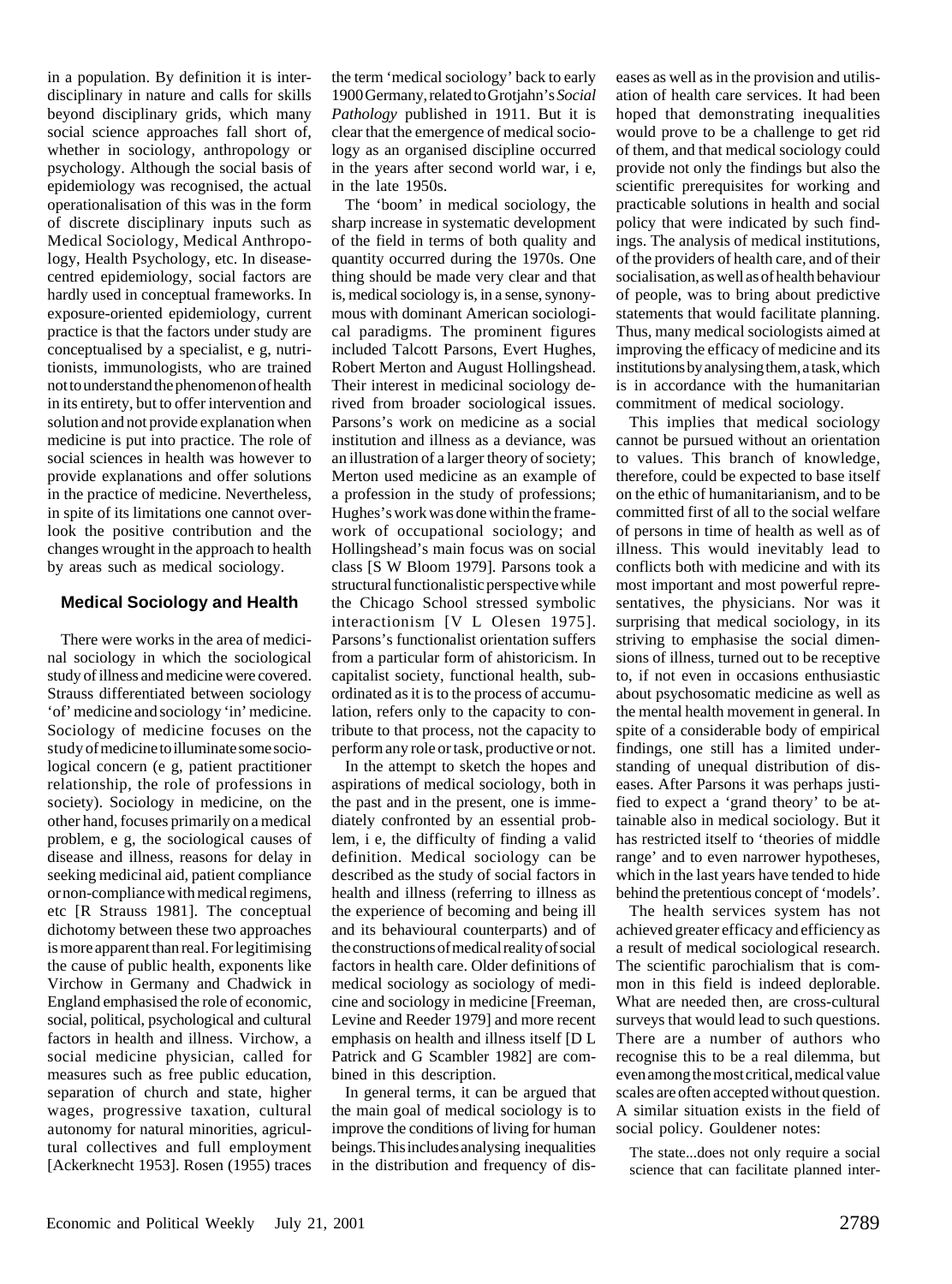vention to resolve certain social problems, it also requires social science to serve as a rhetoric, to persuade resistant to undecided segments of the society that such problems do, indeed, exist and are of dangerous propositions [A W Gouldner 1971].

Evaluation in this case, according to Gouldner, serves to prove the inefficiency of former elites and of traditional procedures. The welfare states are using it to unmask the competitor. However, in welfare states the process does not go beyond that. It satisfies itself just by maintaining the status quo. Medical sociology then becomes a mere instrument of propaganda for the welfare state or a producer of ideologies, as formulated by the German sociologist Lepsius.<sup>5</sup> Gouldner's insights, which he may owe to his experiences in health services research, are highly relevant for medical sociology. They reveal a vast potential, but also hidden dangers in medical sociology. Since many medical sociologists have so readily adopted medical conceptions of values, it should not be difficult to induce them to adjust to other ideologies provided only that they can be convinced – or can convince themselves – that all is done only 'for the patients' best'. In the foregoing, I have discussed some substantive aspects of medical sociology. What remains is a critical analysis of the literature itself, that is to say, a review of the publications as such. Medical sociologic writing has turned out to be a rather one-sided affair. After some tentative steps in different directions, the scientists have concentrated on a few selected areas, much like directing a wide stream into narrow channels while leaving the rest of the country, by far the larger part, untouched, a dry and unexplored waste. The torrents of publications on the topics of death and dying, health behaviour, or labelling theory, which have flooded the fields of medical sociology, are an example.

Feminist critics have viewed the medical profession as a largely patriarchal institution that used definitions of illness and disease to maintain the relative inequality of women by drawing attention to their weakness and susceptibility to illness and by taking control over areas of women's lives such as pregnancy and childbirth that were previously the domain of female lay of practitioners and midwives. The dominant current in medical sociology failed to provide spaces for such criticisms. Most critiques advocate the 'empowerment' of patients, encouraging people to 'take back control' over their own health by engaging

in preventive health activities. These were the trends of medical critique in 1970s and into the 1980s. It remains the dominant approach in 1990s for feminist writers, for those who adhere to a Marxist perspective on health and illness and proponents of the consumerist approach to medicine. The problem with the orthodox critiques such as those of Ivan Illich is the rather black and white portrayal of scientific medicine, as largely detracting from, rather than improving people's health status, of doctors as intent on increasing their power over their patron rather than seeking to help them, and of patients as largely helpless, passive and disempowered, their agency crushed beneath the might of the medical profession [D Lupton 1997]. 'The asymmetry of relationship is exaggerated to the point that the lay client becomes not the beneficiary but the victim of consultation' [Atkinson 1995]. In their efforts to denounce medicine as an oppressive force, orthodox critics undermine the positive contributions of medicine. They also fail to acknowledge the ambivalent nature of the feelings and opinions that many people have in relation to medicine or the ways by which patients willingly participate in medical dominance. This complicity inevitably incorporates latent conflict and resistance, 'a shifting balance between manifest collaboration and tacit opposition in relations between those who come for help and those who profess to provide it' [de Swaan 1997]. So, there is no struggle for power between the dominant party (doctors) and the less powerful party (patients), but rather, there is collusion between the two to reproduce medical dominance. Foucault's writings emphasise the positive and productive rather than the repressive nature of power [Lupton 1997]. Further, Foucault argued that the very seductiveness of power in modern societies is that it is productive rather than simply confining:

What makes power hold good, what makes it accepted, is simply the fact that it doesn't weigh on as a force that says no, but that it traverses and produces things, it produces pleasure, forms knowledge, produces discourse. It needs to be considered as a productive network, which runs through the whole social body, much more than as a negative instance whose function is repression [Foucault 1984a quoted by Lupton 1997:98].

From this perspective, medical power may be viewed as the underlying resource by which diseases and illness are identified and dealt with. The power that doctors have in relation to the patient, therefore,

might be thought of as a facilitating capacity or resource, a means of bringing into being the subjects 'doctor' and 'patient' and the phenomenon of patient's illness. From this perspective, doctors are not considered to be 'figures of domination', but rather 'links in a set of power relations', 'people through whom power passe(s) who are important in the field of power relation' [Foucault 1984b quoted by D Lupton:99]. Unlike orthodox critiques, Foucauldian perspective argues, therefore, that it is impossible to remove power from members of the medical profession and hand it over to patients. Power is not a possession of particular social groups, but is relational, a strategy that is invested in and transmitted through all social groups [Lupton 1997]. The orthodox critiques tend to view members of the medical profession as consciously seeking to gain power and status and limit other groups' power, largely by eliciting the state's support. In contrast, Foucauldian scholars tend to argue that the classical gaze is not intentional in terms of originating from a particular type of group seeking domination over others. There is not a single medicine but a series of loosely linked assemblages, each with different rationalities [T Osborne 1997:100]. People are constantly urged to conduct their every day lives in order to avoid potential disease or early death. As a result, 'sociologically speaking everyone lives under the medical regime, a light regime for those who are not yet patients, stricter according to how dependent on doctors one becomes' [de Swaan 1997].

Neither the orthodox critique nor the Foucauldian perspective has adequately taken account of the mutual dependencies and the emotional and psychodynamic dimensions of the medical encounter, preferring to rely upon a notion of the rational actor. Yet, as I argued, a recognition of the 'irrational' and contradictory aspects of the relationship that lay people have with members of the medical profession goes some way to explaining why it is that 'power, after investing itself in the body finds itself exposed to a counter attack in the same body' [Lupton 1997].

# **Psychology and Health**

The day to day practice of psychological researchers in mainstream, bourgeois psychology is governed by 'variable model'. Under this model, the subject matter of psychology is conceived of as a universe of actually or a potentially measurable variables, the relation among which forms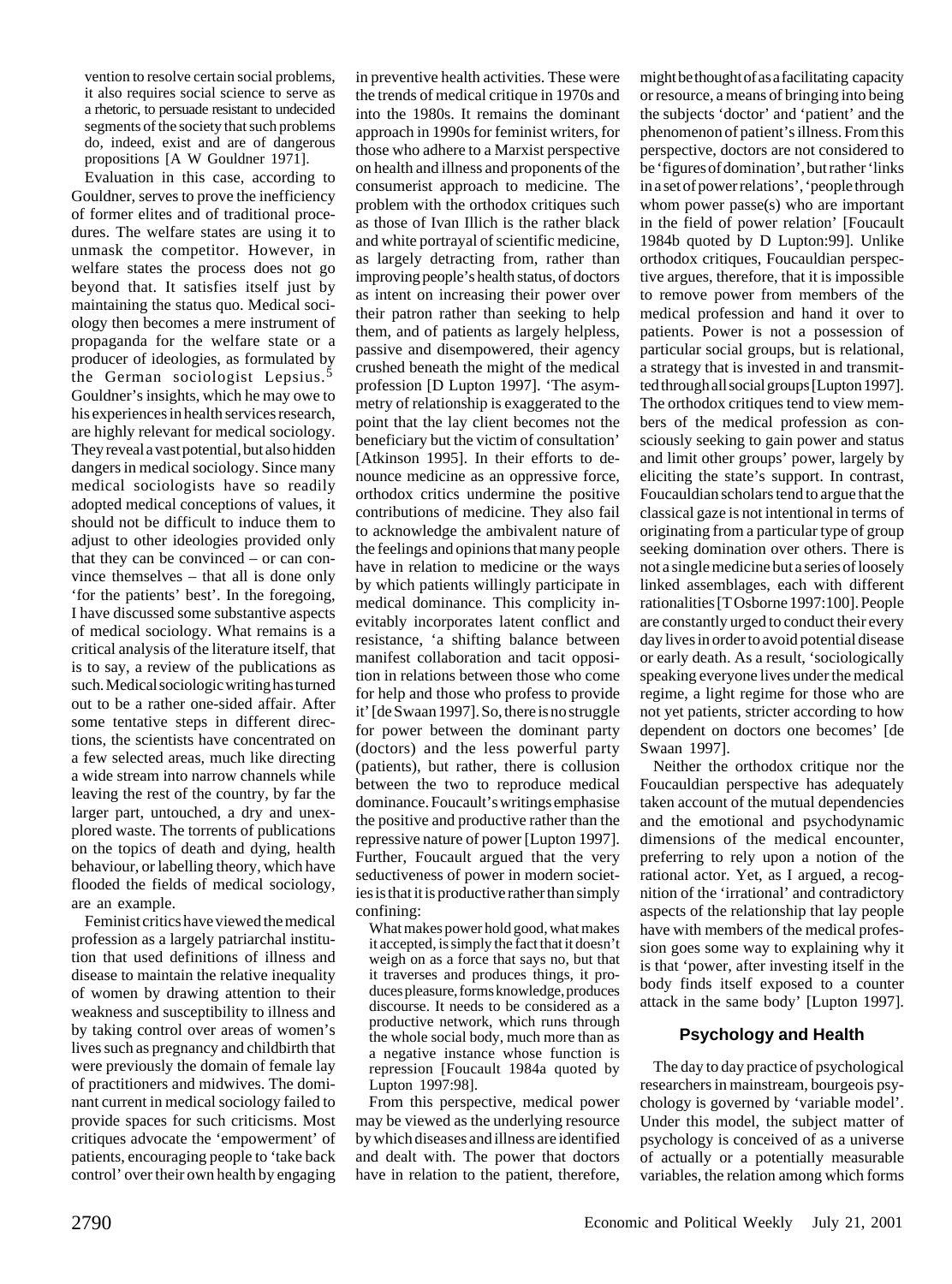the basis for all of the discipline's scientific propositions and laws. The rise of capitalism was at the same time the rise of the middle class, the 'bourgeoisie'. The prevailing social scientific theories and their underlying philosophy will reflect these bourgeois values. Psychology in general, and health psychology in particular, is not an exception. Health psychology is the offshoot of this bourgeois, positivist psychology. It is claimed that psychology and medicine have a long history of collaboration and at least psychology's involvement in health and illness go back well over a century. The emergence of health psychology took place at a time when it became apparent that the leading causes of death were no longer acute infectious diseases, but had been replaced by chronic illness, said to be closely related to particular types of individual behaviour and lifestyles that developed with the growth of a consumerist bourgeois culture. This was the first set of events that deepened the involvement of psychologists in health care. The second set of events which helped to shape the new subdiscipline of health psychology and behavioural medicine came from within psychology and involved the development of behaviour modification, that is, changing behaviour by manipulating reinforcement in order to obtain a desired behaviour. The third event was the interest in biofeedback, which is a process whereby information about such physiological conditions as heart rate or brain wave activity is made available to the person so that she/ he can learn to gain control over those responses. Researchers such as Brown and Miller indicated that 'increased physical control could be learned for involuntary as well as voluntary responses' [Stone 1979].

These three are considered important causes in the development of the new subdiscipline of health psychology. In simple terminology, health psychology is an attempt to understand relationships between what people think, feel and do about their health problems. As far as definitions are concerned, there have been several definitions proposed, perhaps the most frequently quoted one is by Joseph Matarazzo (1980), 'health psychology, is the aggregate of the specific educational, scientific and professional contributions of the discipline of psychology to the promotion and maintenance of health, the prevention and treatment of illness, and the identification of etiologic and diagnostic correlates of

health, illness and related dysfunction'. This definition was modified to include psychology's contribution to the health care system and health policy formulation [Matarazzo 1982]. Psychology claims to be an interdisciplinary field of scientific enquiry. But it remains one, which investigates person-oriented health problems such as smoking, obesity, dental hygiene, etc, with a reductionist paradigm of individual psychology [Matarazzo 1980].

With the development of health psychology, a new popular health consciousness pervades the western countries and even among the elite of the developing countries. This new health consciousness is more inclusive and the more general heightened awareness and interest in health often includes environmental and occupational health concerns as well as a concern for personal health enhancement. A focus on personal health and individual lifestyle modifications may co-exist with and even act to stimulate attempts to change social conditions detrimental to everyone's health. As Katz and Levin (1980) and Gartner and Riessman (1977) point out with respect to self-care and self-help, there are numerous examples of politically activated groups that identify with these increments. As an ideology that promotes heightened health awareness, along with personal control and change, it may prove beneficial for those who adopt a more health-promoting lifestyle [Belloc and Breslow 1972]. But it may, in the process, also serve the illusion that individuals control their own existence, and that taking personal action to improve health will somehow satisfy the longing for a much more varied complex of needs. This is important: lifestyles only explain a small proportion of the morbidity and mortality between social classes. Yet the focus on 'lifestyles' serves to obviate the larger differentials which are mediated by class. Such an ideology, contributes to the protection of the social order from the examination, critique and restructuring which would threaten those who benefit from the malaise, misery and deaths of others.

How health is popularly understood is in large part reflected in a society's therapeutic. In turn, those therapeutics further structure cultural understanding [Friedson 1972]. Popular notions about health, in other words, help produce and are partially reproduced by the therapeutic mode. The new health consciousness entails further medicalisation of culture, and in particular, a medicalisation of how the problem

of health is understood. Medicalisation refers to the extension of the range of social phenomena mediated by the concept of health and illness, often focusing on the importance of that process for understanding the social control of deviance. As Illich notes:

By naming the spirit that underlies deviance, authority places the deviant under the control of language and custom and turns him from a threat into a support of the social system. Aetiology is socially self-fulfilling [Illich 1975].

The medical naming of that spirit increasingly circumscribes social existence. Deviant behaviour is defined in terms of sickness and normality in terms of health. Alcoholism, child abuse, opiate addiction, obesity, problems with sexual functioning, and violence have all become matters for medical diagnosis, and the label of illness has been attached to them [Conrad and Schneider 1988]. This is ironic since the problems of ill health and disease in the third world countries is entirely of a different order, located in hunger, poverty and infection, all of which have social bases. Medicine as a therapeutic or clinical science locates the problem of disease in the individual body. The individual is both the locus of perception and intervention, more firmly so since the end of the 19th century when as, Foucault (1983) traces the transformation (the beginning of which he dates to the close of the 18th century), the very foundation of medical knowledge becomes lodged in the 'sovereignty of the gaze' fixed on individual signs and symptoms and then in deep anatomical structures. It is through the observation of individual signs and symptoms that it became 'possible to designate a pathological state...a morbid essence…and an immediate cause' [Foucault 1983:90]. And with the development of pathology, the medical understanding of disease turned even more fully toward 'the deep, invisible, solid, enclosed, but accessible space of the human body' [ibid:195]. Thus, what is known about disease is now a matter of positive knowledge of the individual. What is seen is what is known, and what is known becomes the space for intervention. Locked into a particular way of seeing, an imprisonment reinforced by institutional structures, medicine knows and acts upon disease bounded by an immediacy of perception which is physical (mechanical, biochemical, visual). In escaping from a nosology of morbid essences, it builds its science and chemical practice on the closed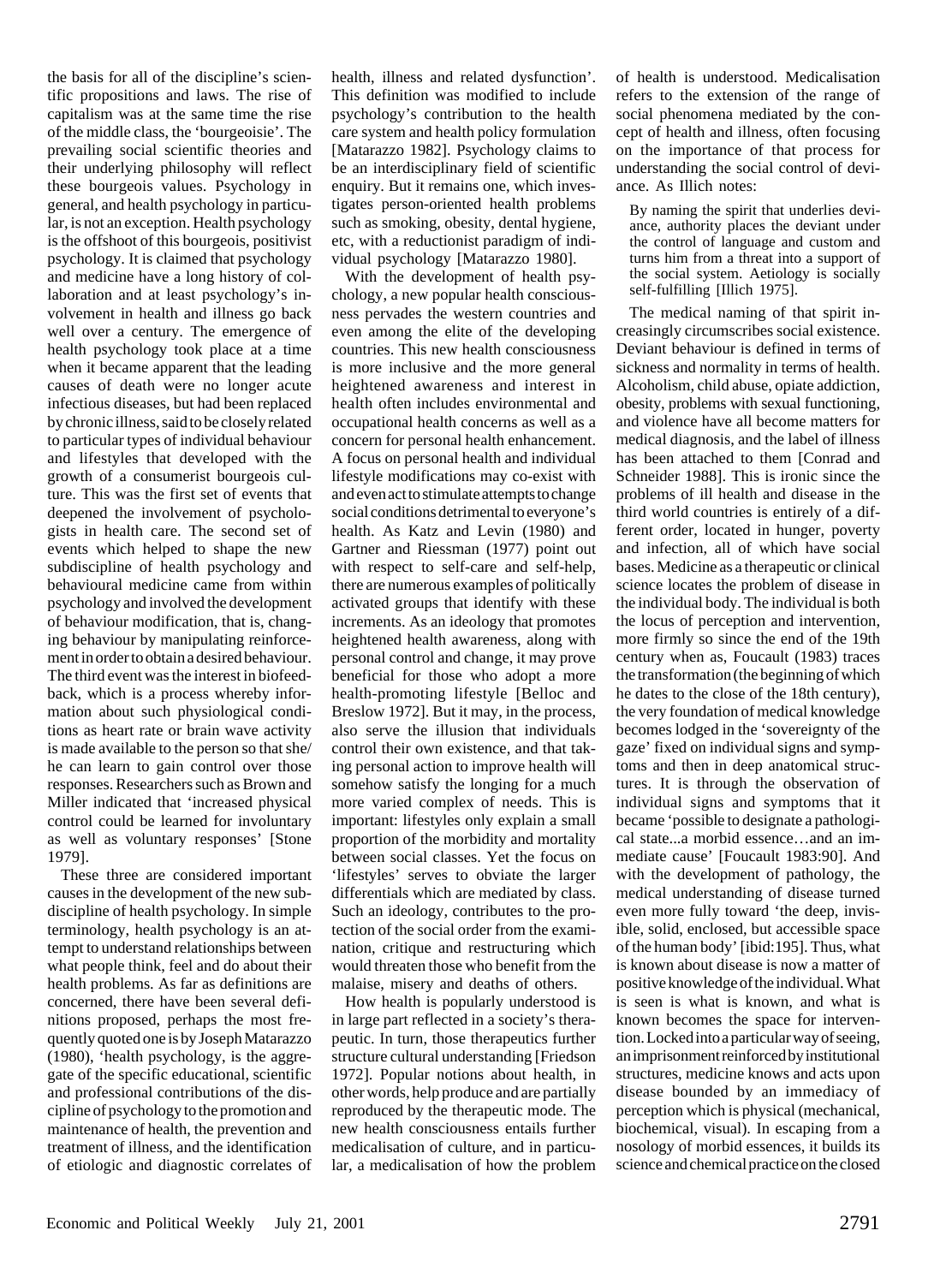grounds of what becomes, in principle, an observed occurrence within the individual body. Notions of causation are compressed as well, limited to the boundaries of the individual in which disease takes its only meaningful existence. Anything, which cannot be shown to interact with the organism to produce a morbid state, is increasingly excluded. The local space of the disease is also, immediately, a causal space [ibid:189]. The solution to the problem of disease is directed towards breaking the most immediate cause link. Thus, medical perception pushes causal understanding toward the immediate and local, and solution toward the elimination of symptoms and the restoration of normal signs. As Foucault states, 'the space of the disease is, without reminder or shift, the very space of the organism' [ibid:191]. Medicine has become 'a science of the individual'. Foucault contrasts 'medical thought with an epidemiological tradition and perceptions' (1983:22- 36) which see the problem of disease as 'a nucleus of circumstances', a 'complex set of intersections', in which the only individuality is a 'historical individuality' [Dubos 1959:113-43; Rosen 1979:23-50].

In sum, medical practice is an individualised treatment mode, a mode which defines the client as deficient and which reconstructs the individual's understanding of the problem for which help is being sought. That reconstruction individualises and compartmentalises the problem, transforming it into its most immediate property: the answer to the problem is then logically held to be found in the same professionalised and individualised treatment, not in the reordering of the social, political and environmental world. The response to individual disease experience, not denied here, thus becomes the field upon which selective explanation are authoritatively communicated and dominant social relations thereby reproduced. The spectre of a medicalised and medicated society, where already psycho-active drugs, sleeping aids and common pain relievers have become the standard response to almost every conceivable malaise, must at least raise questions about the wisdom of such heavy reliance upon medical problem solving. Despite the broadening, the use of psychology in the field of health awareness remains locked in a prison of reductionism and the modification of medical notions of causality is entirely unidimensional, towards psychologism, towards host resistance and adaptation. Jacoby has written much on

contemporary psychology; the context is most often reduced to the immediate one of interpersonal relations and 'psychological atmospheres'. He notes:

A social constellation is banalised to an immediate human network. It is forgotten that the relation between 'you and me' or 'you and the family' is not exhausted in the immediate: all of society seeps in [Jacoby 1975].

But, the study of the individual reduces the social context to the immediate context of interpersonal relations and psychological atmospheres. Ardell observes:

The manner in which you organise your bedroom or work space, the kinds of friendship networks you create and sustain, and the nature of the feedback about yourself which you invite by your actions, are all examples of the personal environment, or spaces you consciously or unknowingly set up for yourself [Ardell 1977].

In the reduction of 'social relations to immediate human ones', the society in which experience is lodged remain hidden; the part is isolated from the whole. Central to the self-care and awareness model is the concept of individual responsibility. This notion appears in virtually everything that has been written on these subjects. Ardell summarises its importance:

All dimensions of high level wellness are equally important, but self-responsibility seems more equal than all the rest. It is the philosopher's stone, the mariner's compass, and the ring of power to a highlevel wellness lifestyle. Without an active sense of accountability for your own well being, you won't have the necessary motivation to lead a health enhancing lifestyle [Ardell 1977:94].

Asserting a claim to individual responsibility partially delegitimises existing authorities and throws open a new political terrain. To the extent that individual responsibility and related terms like selfhelp are experienced as symbols of empowerment, they may become one of the few ways that people conceive of themselves as actively political at all [Gartner and Reissman 1977].

However, like political language, individual responsibility is highly problematic. It risks all the myopia of classical individualism. It promotes a conception, which overlooks the social constraints against 'choosing'. Finally, as currently employed, the notion of individual responsibility promotes an assumption of individual blame as well. Self-care and changes in lifestyles are supposed to be the most important strategies to improve the life

span of our individual citizens [Navarro 1976:126]. And behaviourists, psychologists, and 'mood' analysers are put to work to change the individual's behaviour [ibid]. The basic cause of sickness or ill-health is located within the individual and not in the system. And the solution, therefore, is intervention, primarily behaviour modification, and not the structural change of the economic and social systems ,which work to transform fundamental economic relationships. In this way, broad socioeconomic dimensions are systematically excluded from the analysis and, instead, risk is considered largely in behavioural terms. Behaviourism, carried to an extreme, has led to unscientific and reactionary theories such as behaviour modification, which uses unethical and even brutal means to change behaviour. The predominant orientation of major research done in the health field as quoted in George C. Stone is related to behavioural aspect of health. Topics on mental health still dominate the studies. Other areas categorised in one survey include abortion, fertility, population control, accident, smoking, cancer, heart disease, psychosomatic illness, pain, death, etc [G Stone 1979:60-61].

As far as theoretical developments in this field are concerned, there is no complete and comprehensive theory of the health system. However Parsons' sick role behaviour and rationality principle have found favour with this group. Sick role behaviour refers to what a person does to keep from getting sick, how she/he investigates the need for treatment and how he/ she acts after being designed as sick [ibid:69]. The problem with this approach, which has already been discussed, is its personal and process orientation as opposed to situation and context orientation. The Health Belief Model (HBM) which developed in the 1950s provided theoretical support to the sick role approach. It focuses only on the rationality-irrationality of a person when she or he is sick. In essence, the theory says that the likelihood of taking a particular action is a function of perceived threat and perceived benefits while adding modifying factors which influence these actions [ibid:73].

Numerous studies follow the Health Belief Model. The basic thing this model talks about is why people seek health care. According to a review provided by Rosenstock and Krischt (1979), it becomes apparent that the effort is to explain preventive health behaviour in purely psychological terms. Most of these studies show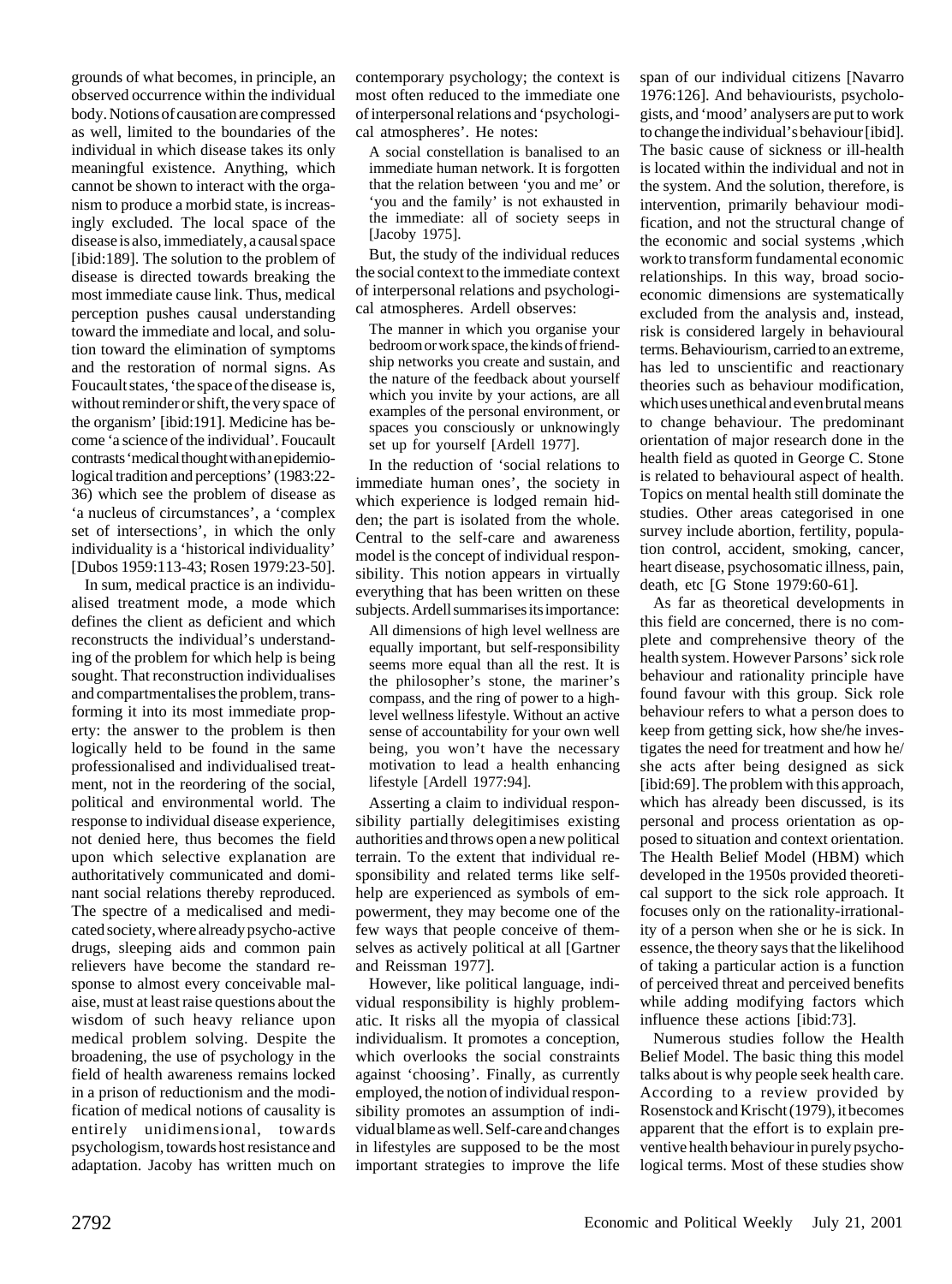racial differences and class differences in the utilisation of health services. The explanation of the variance in utilisation is more astounding: among 'coloured' or among the poor, there is a low perceived susceptibility and low health motive. Other components in this model include readiness to use services, orientation to care, perceived severity, etc.

This abstract conceptual belief considered responsible for preventive health behaviour is open to question. Health Belief Model remains within the classical paradigm of medicine in which compliance, patient adherence, etc, are important concepts for understanding preventive health behaviour [Krischt and Rosenstock 1979:190]. Its weak explanatory power is reflected in the studies [Quah 1986]. As a consequence, its methodology is also its weakest component. Coburn and Pope mention that: "Many of the studies, which we have examined, show responses of school college students and, in some others, factory workers using mailed questionnaires to which response rates are terrible low" [Coburn and Pope 1974; k Wurtele 1982].

This is the prevailing situation in western countries in general and in the epitome of bourgeois culture, in the United States of America. Psychology, even in the field of health, is used as exploitative tool for intervention or victim blaming.

People of other cultures often claim that western psychology is a subtle form of colonialism. Organised groups of ex-mental patients claim that scientific appraisals and treatments have abused them. People of 'colour' find that scientific testing procedures are systematically biased against them. Black feminist activist, Bell Hooks claims that the white culture (including that of social science) has no right to speak for the Black woman. And even studies from India, such as *KAP Studies* [K G Rao 1974], *Studies on Medical Students* [P Ramalingaswamy et al 1972] and development of *Health Modernity Scales* [A K Singh 1984] show the biased nature of this empiricist and positivist social science. The KAP studies were conducted for introduction or imposition of various methods of contraception. The interventionist concept of motivation was used to change the attitude of the people towards such contraception. The concept of health modernity, which is located in 'rational' and 'irrational' principle which tends to neglect structural issues in the utilisation of health services, is very much value

loaded. These instances therefore indicate that psychology is indeed reductionist, mechanical, interventionist and empiricist and thus a tool in the hands of capitalist material world. The question then arises, is whether there is a psychology which is not bourgeois in nature, or can be used for the purposes.

The question to be posited is, should there have been a subdiscipline called health psychology. Isolated perfunctory studies do not provide sufficient case for formulating such a sub-discipline. Behaviourism in psychology, such as the theories of J B Watson and B F Skinner, must be criticised as mechanical, as the reduction of the psychological process of human functioning to the physiological process of behaviour alone. On the other hand, there is the metaphysical theory of Freudianism, which focuses on an unconscious mind divorced from social and individual reality, and consciousness, which is seen as the basic source determining human attitude and behaviour. Thus, there is a need for a strong theoretical base, a critical social theory broadly similar to the attempt made by the Frankfurt school.

Erich Fromm, the only psychoanalytically trained member of this school extensively argued for using psychoanalytic typology, for an analytic social psychology. He said that analytic social psychology has its place within the framework of historical materialism. He investigates one of the natural factors that are operative in the relationship between the economic base and the formation of ideologies. Thus, analytic social psychology enables us to understand the ideological super structure in terms of the process that goes on between society and nature [Eric Fromm 1970]. In other words, critical social psychology studies the social character, which is the practice of life, as it is constituted by the mode of production and the resulting social stratification. The social character is the structure of psychic energy that is moulded by any given society so as to be useful for its functioning. Empirically the important task for such an approach would be in revealing the nature of human need, the satisfaction of which makes human beings more alive and sensitive, and synthetic needs created by capitalism which tend to weaken them to make them more passive and slave to their greed for things [Eric Fromm 1967]. Fromm had been critical of others who had used psychoanalytic concepts for a social theory on the ground that they had no

clinical experience [ibid:210]. This criticism is against Herbert Marcuse who is alleged to have distorted psychoanalysis. Marcuse considers psychoanalysis as a set of 'meta psychological' speculation rather than a clinically oriented 'technical discipline', the main contention of Fromm for its distortion, is to limit the incompatibility of conjoining Marx and Freud [K R Nayar 1991].

The importance of Marcuse is for his dexterity in linking individual psyche with the social structure through needs and not for his psychoanalytic concepts. The concepts in psychoanalysis were taken to add a missing link in the Marxist approach [Marcuse 1968]. The need for such an integration is necessitated by a critical theory of society which would demonstrate that individuals would collectively regulate their lives in accordance with their needs and lay the foundation for a transformation of the economic order [ibid:141-42].

Following the Marxian concept of praxis, for Marcuse, 'knowledge of essence of an object or situation through reason would enable man to change the object in the light of his interest and needs and ensure his freedom' [ibid:75-87; Marcuse 1964]. Domination and freedom are contrary to each other. When the individual is provided with a goal and a purpose and means to strive for and attain, domination takes place. For Marcuse, domination can take many forms, to require an individual to do something by physical force, to coerce him by threats of disagreeable consequences, to condition the psyche. Systematic propaganda, to socialise or indoctrinate the individual so that she makes her choices within the framework of a 'performed mentality', to plant certain desires in her by subliminal advertising and such other measures, all constitute coercion.

It becomes apparent that psychoanalysis and its concepts have been given undue prominence for linking psyche with society. If one looks into Fromm's own analysis of Marx's contribution to the knowledge of man, it would be possible to point the incompatibility of Marxist and psychoanalytic thinking [Fromm 1970:68-84]. Fromm's 'social character' is very relevant for social psychology and it can be used even in the health field. But Marcuse's attempt at understanding the concept of essence and the process of domination, again through need is more relevant and paves the way for critical social theory which integrates psychological correlates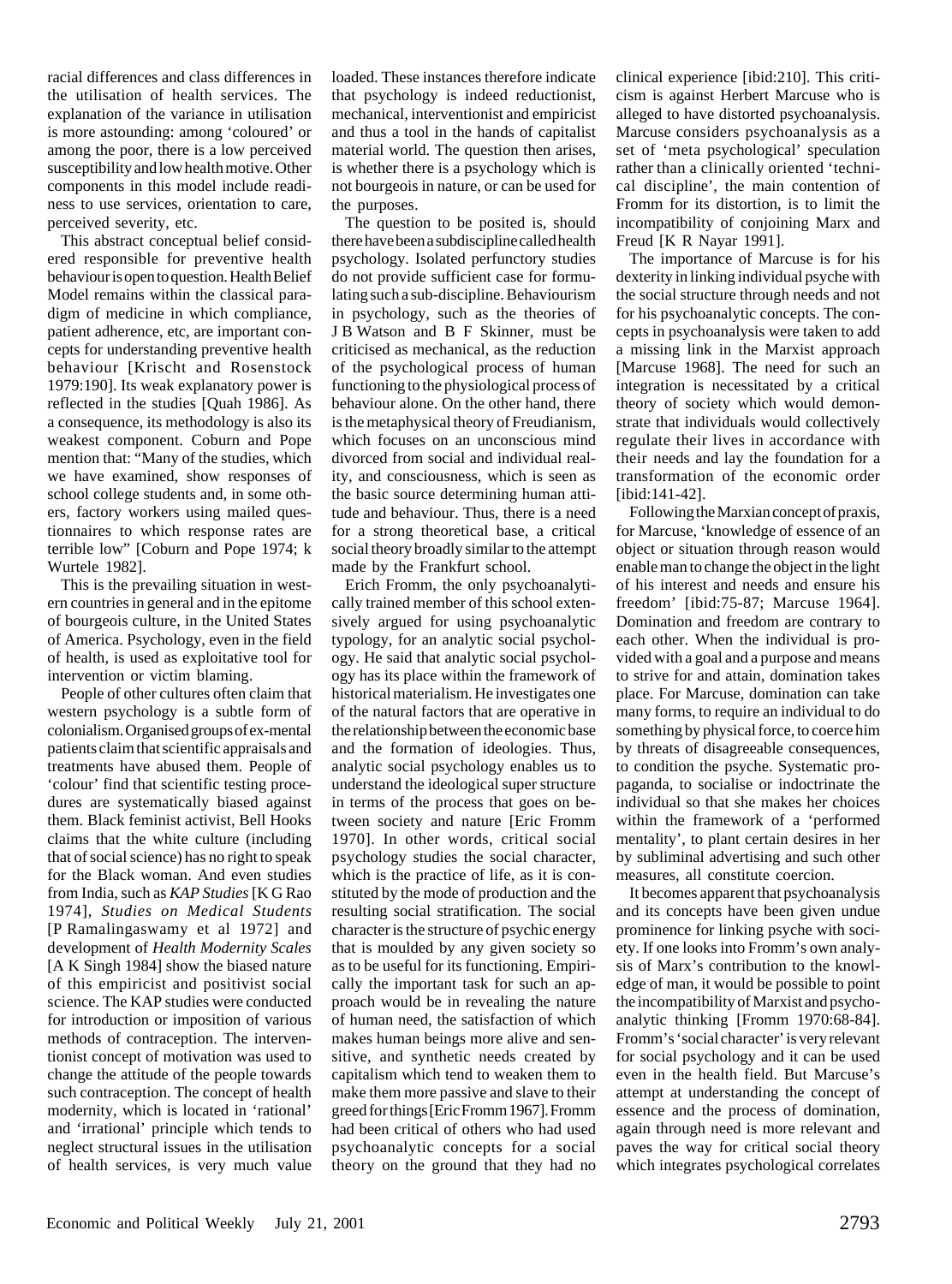of social structure [K R Nayar 1991:24]. In any case, the issue that has been brought to the limelight by these two viewpoints, not withstanding the weaknesses of relying on psychoanalysis for achieving it, is the integration of the missing individual in critical social theory despite the fact that both viewpoints suffer from being too much pessimistic and as Wellmer puts it, 'as a protest impotent in practice'.6 But Wexler notes differently:

Despite the facile homologies, the mirroring of social processes at the microscopic level, despite the absence of description of social psychology of social interaction- of the mediating process between the social matrix and the intro-individual dynamics, the Marxist Freudians, on the other hand, do provide a critical model of the relation between the social structure and the functioning of individual [Wexler 1983].

However, the Marxist Freudians remain at the periphery of American and English criticism of social psychology. This peripheral place, despite the accomplishment of Marxist-Freudians, is, in part, justified (though they have probably been ignored by liberal social psychologists for different reasons). A critical social psychological should include a description and analysis of precisely that intermediate level of social processes which the Marxist-Freudians omit: how are the reproduction and transformation of social relations and the individual life processes which constitute them accomplished in social interaction? A critical psychology is an attempt to include that mediating process.

It is open to decide what kind of social sciences can be utilised to enrich the discipline of public health and enable it to have strong moorings in population based services. Existing deterministic models of social science have more or less perpetuated the status quo. A critical psychology can be the meeting point for health and epidemiology. **PW** 

## **Notes**

[This paper originated as chapter II, of my M Phil dissertation' Interdisciplinary Approach to Health: An Exploration into the Role of Social Psychology' at the Centre Of Social Medicine And Community Health, School Of Social Sciences, JNU, 1997. I would like to thank my supervisor, Mohan Rao for his guidance, encyclopedic knowledge and incisive and constructive comments on this paper. I am also indebted to Nilanjana for every kind of support.]

- 1 Hippocrates as quoted in G M Howe (1963), *National Atlas of Disease Mortality in the United Kingdom,* London, Nelson.
- 2 Descartes, R, *The Philosophical Works*, translated by E S Haldane and G B T Ross

(1967) Cambridge University Press.

- 3 Taussing, M, as quoted in Robert Crawford, (1980), Healthism and Midicalisation of Everyday Life, *Int J Hlth Serv*, Vol 10, No 3, pp 365-88.
- 4 Chadwick, E, Report on the Sanitary Condition of the Labouring Population of Great Britain, 1842, as quoted in Doyal, op cit, p 144.
- 5 Lepsius, M R, Herausforderung und Forderung der Sozial Wissenschaft Lichen as quoted in Manfred Pflanz (1974) A Critique of Anglo American Medical Sociology, *Int J Hlth Serv*, Vol 4, No 3.
- Wellmer as quoted in Bottomore , T (1975), *Sociology and Social Criticism*, George Allen and Unwin, p 92.

#### **References**

- Ackerknecht, E (1953): *Redolf Virchow: Doctor, Statesman, and Anthropologist*, University of Wisconsin Press Madison.
- Ardell, D (1977): *High Level of Wellness: A Alternative to Doctors, Drugs and Disease*, Rodale Press Emmaus.
- Belloc, N and L Breslow (1972): 'Relationship of Physical Health Status and Health Practices', *Preventive Medicine*, Vol 1, No 3, pp 409-21.
- Berry, J W (1972): 'Radical Cultural Relativism and the Concept of Intelligence' in L J Cronbacks and P J Drenth (eds), *Mental Tests and Cultural Adaptation*, Humanities Press, New York.
- Bloom, S W (1979): 'From Learned Profession to Policy Science: A Trend Analysis of Sociology of Medical Education in United States' as quoted in George, C Stone, C Frances and Nancey E Adler (eds), *Health Psychology*, Jossey-Bass, San Fancisco.
- Cassel, C K (1983): 'Work, Peace and Professional Responsibility', *Soc Sci Med*, Vol 17.
- Coburn, D and C R Pope (1974): 'Socio-economic Status and Preventive Health Behaviour', Vol 15, No 2, pp 67-78.
- Conrad, P and J Schneider (1988): *Deviance and Medicalisation: From Badness to Sickness*, C V Moshy, St Louis.
- Coulins, N (1977): 'The Mysterious Placebo: How Mind Helps Medicine Work', *Saturday Review*, pp 9-16, October 1.
- de Swaan, A (1997): *The Management of Normality: Critical Essay in Health and Welfare* in Alan Peterson and Robin Bunton (eds).
- Doyal, L (1981): *The Political Economics of Health*, Pluto Press.
- Dubos, R (1959): *Mirage of Health*, Harper Collins, New York, pp 85-104.
- Eyer, J and P Sterling (1977): 'Stress Related Mortality and Social Organisation', *Review of Radical Political Economics*, Vol 9, Nos 1, 2, pp 1-44.
- Figlio, K (1977): 'The Historiography of Scientific Medicine: An Invitation to Human Sciences', *Comparative Studies in Society and History*, Vol 19, p 265.
- Foucault, M (1983): *The Birth of the Clinic: An Archaeology of Medical Perception*, Pantheon, New York.
- Freeman, H E, S Levine and L G Reeder (eds) (1979): *Handbook of Medical Sociology*, Prentice Hall Englewood Cliffs, NJ.
- Friedson, E (1972): *Profession of Medicine*, Dodd Mead and Co, New York.
- Fromm, E (1970): *The Crisis of Psychoanalysis: Essays on Freud, Marx and Social Psychology*.
- (1967): 'Humanist Psychoanalysis and Marxist Theory' in Erich Fromm (ed), *Socialist Man*,

Allen Lane, Penguin Press, p 216.

- Gartner, A and F Reissman (1977): *Self Help in the Human Services*, Jossey-Bass, San Francisco.
- Ginsburg, H and S Opper (1969): 'Piaget's Theory of Intellectual Development: An Introduction', Prentice Hall Englewood Cliffs, NJ.
- Gouldner, A W (1971): *The Coming Crisis of Western Sociology*, Heinemann Educational Books, London, p 344.
- Ilich, I (1975): *Medical Nemesis: The Expropriate of Health*, Pantheon, New York.
- (1976): *Limits to Medicine*, London, Marion **Boyers**
- Israel, L (1978): *Conquering Cancer*, Random House, New York.
- Jacoby, R (1975): *Social Amnesia: A Critique of Contemporary Psychology from Adler to Laig*, Beacon Press, Boston.
- Jewson, N (1974): 'Medical Knowledge and Patronage System in Eighteenth Century England', *Sociology*, Vol 8, No 3, pp 369-85.
- (1976): 'The Disappearance of the Sickman from Medical Cosmology, 1770-1870', *Sociology*, Vol 10, No 2, pp 225-44.
- Katz, A and L Levin (1980): 'Self-care is not a Solipsistic Trap: A Reply to Critics', *Int J Hlth Serv*, Vol 10, No 2, pp 329-36.
- King, M (ed) (1966): *Medical Care in Developing Countries: A Symposium from Makerere*, Oxford University Press.
- Knowles, J H (1977): *Introduction to Doing Better and Feeling Worse: Health in United States*, Norton, New York, pp 1-44.
- Krischt, J P aand I M Rosenstock (1979): 'Patient Problems in the Following Recommendations of Health Experts' in George, C Stone (1979), p 190.
- Kuhn, T S (1962): *The Structure of Scientific Revolution*, University of Chicago Press, Chicago.
- Lilienfeld, A M and D E Liliendfeld (1980): *Foundation of Epidemiology*, Oxford Press.
- Lupton, D (1997): 'Foucault and Medicalisation Critique' in Alan Peterson and Robin Bunton (eds), *Foucault, Health and Medicine*, Routledge.
- Luria, A (1971): 'Towards the Problem of Historical Nature of Psychological Processes', *Int J Psy*, Vol 6, No 4, pp 259-72.
- Makrazzo, J D (1980): 'Behavioral Health and Behavioral Medicine: Frontiers for a New Health Psychology', *American Psychologist*, Vol 35, p 815.
- (1982): 'Behavioural Health Challenge to Academic Scientific and Professional Psychology', *American Psychologist*, Vol 37, No 1, pp 1-14.
- Marcuse, H (1964): *One Dimensional Man*, Routledge and Kegan Paul.
- (1968): *Negations: Essays in Critical Theory, Cap on Hedonism*, Allen Lane, Penguin Press, pp 159-200.
- Navarro, V (1976): *Medicine under Capitalism*, Prodist, New York.
- (1986): *Crisis, Health and Medicine: A Social Critique*, Tavistock Pub, p 167.
- Nayar, K R (1991): 'Interdisciplinary Approach in Social Science in Health: A Reexamination of the Linkages between Social Psychology and Health', Working Paper, Unpublished.
- Neisser, U (1976): *Cognition and Reality*, Freeman, San Francisco.
- Olesen, V L (1975): 'Convergences and Divergences: Anthropology and Sociology in Health Care', *Soc Sci and Med*, Vol 9, pp 421-25.
- Osborne, T (1997): 'On Anti Medicine and Clinical Reason' in Alan Peterson and Robin Bunton (eds), *Foucault, Health and Medicine*, Routledge.